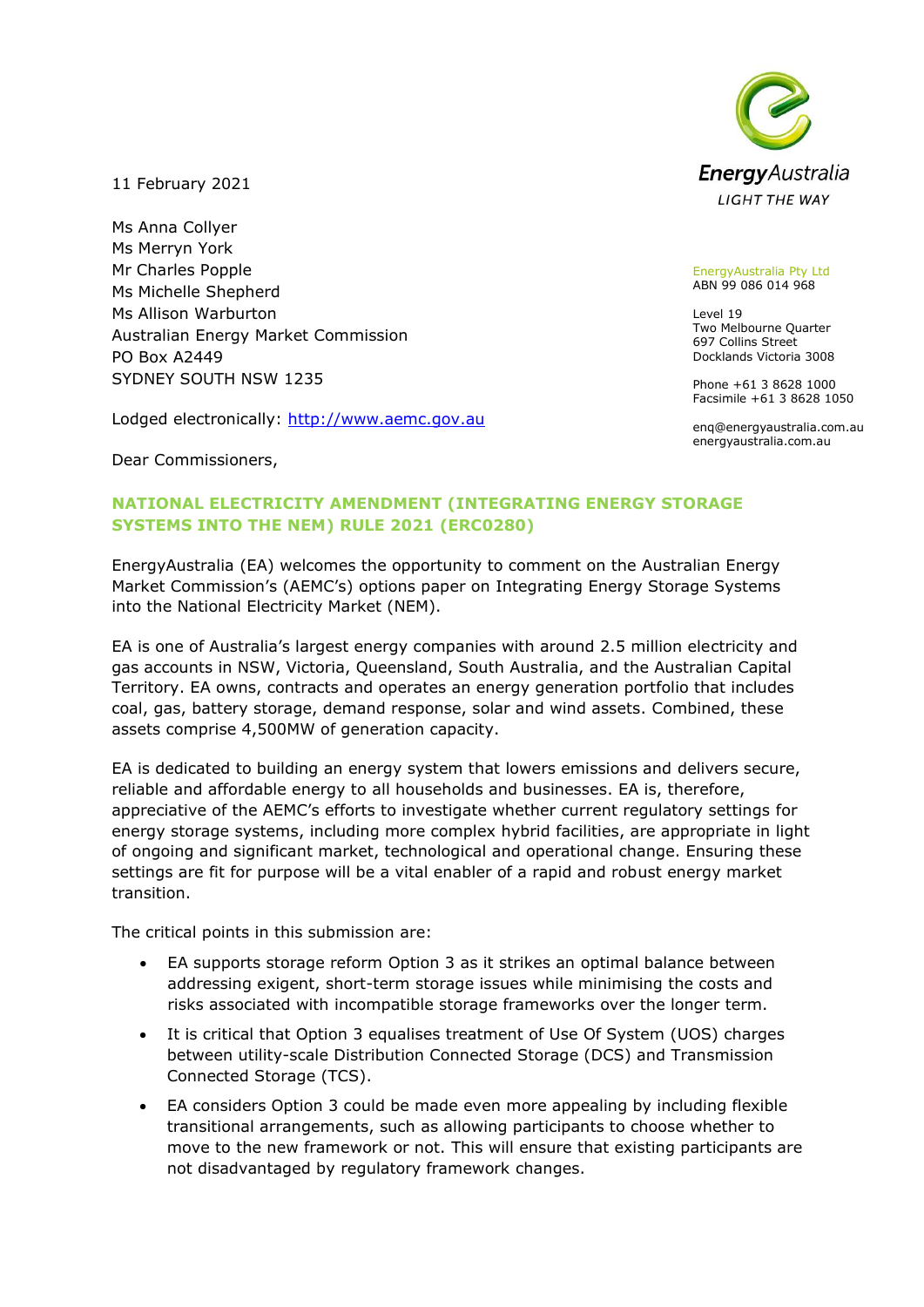- Although appreciating the flexibility benefits from having a dynamic scheduling obligation, it is not clear what impacts this might have on market forecasting, dispatch and scheduling outcomes. EA, therefore, suggests further investigation be undertaken to understand these issues better.
- EA supports the retention of the current arrangements for performance and access standards. That is, with the onus on developers to meet system standards by factoring performance issues into site designs. That is, rather than system standards being weakened to support specific or unusual reticulation configurations.
- Option 3 would apply the causer pays approach to all market participants based on separately measured consumed and sent out energy at each connection point. However, EA notes that the same outcome could be achieved using net flows at each connection point. This is likely to be simpler to implement and in keeping with existing arrangements for pumped hydro.
- EA considers there may be merit in investigating whether the shared asset guidelines might be tightened to reduce the cost impacts from establishing and applying standards for network owned and operated storage if the cost impacts are material.
- EA supports further investigation of DC-coupled storage, noting these are likely to become more prevalent for the commercial and technical reasons outline below. EA also supports a review of ancillary service provisions only once outcomes of the Energy Security Board's (ESB's) Two-sided Market (2SM) workstream are known with sufficient clarity.

Responses to specific questions are provided below, and we would welcome the opportunity to discuss this submission further with you. Should you have any questions, please contact me via [bradley.woods@energyaustralia.com.au](mailto:bradley.woods@energyaustralia.com.au) or on 03 8628 1293.

Regards,

#### **Bradley Woods** Regulatory Affairs Lead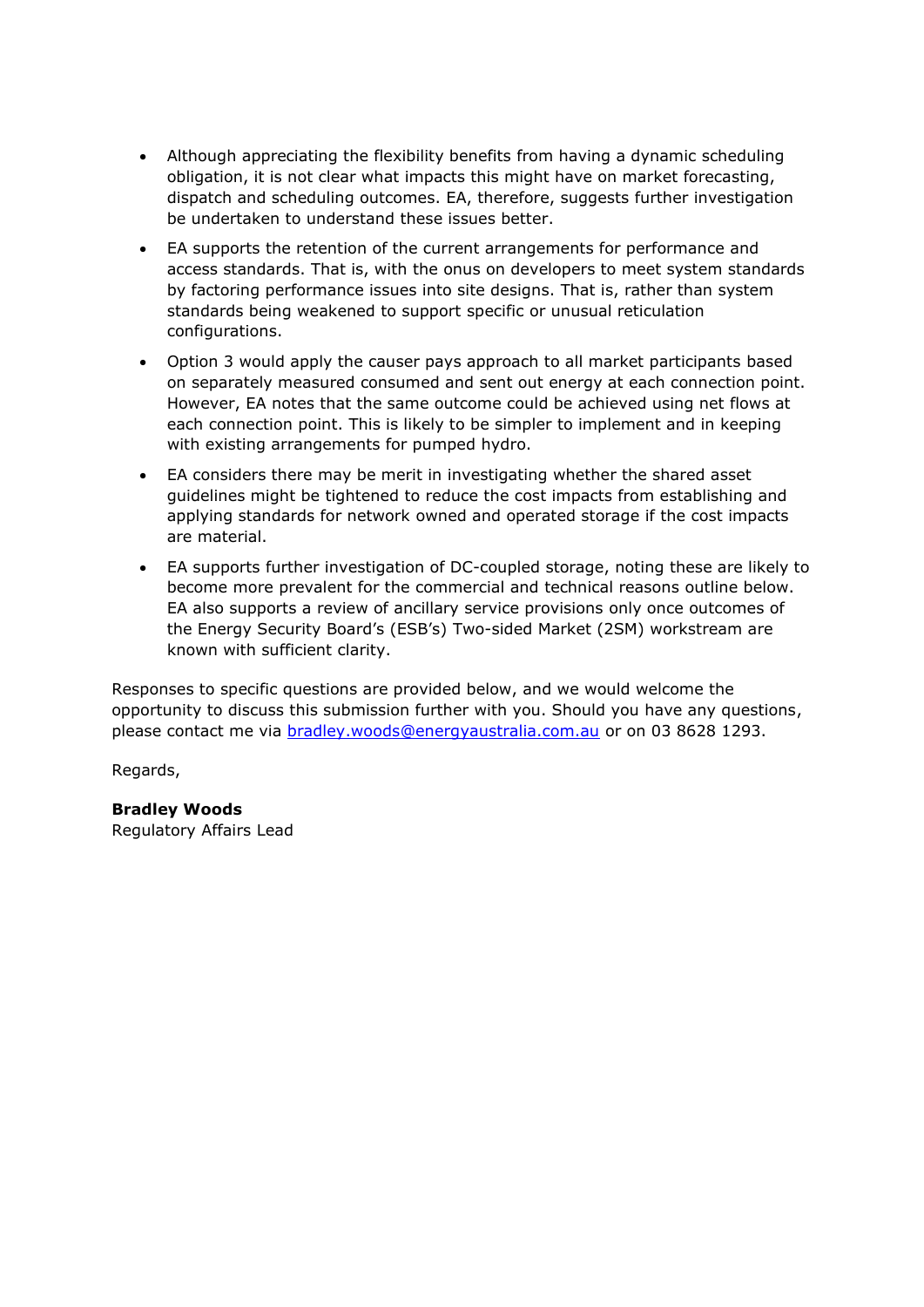**Question 1: Is introducing a new participant category, an Integrated Resource Provider (option 4), to better facilitate entry and participation of storage and hybrid facility, more preferable than modifying existing participant categories (option 3)? Are either option 3 or 4 more preferable to options 1 and 2?**

In response to the earlier consultation paper, EA proposed an incremental, 'do-now' approach to resolving storage integration issues. We note that Option 3 (modifications to existing participant categories) is consistent with that proposal and would:

- simplify and reduce the registration process, requirements and costs;
- clarify and accommodate arrangements for bi-directional flows;
- maintain existing dispatch flexibility in terms of the number of price bands;
- respect the technology-neutrality consultation principle;
- avoid the costs and risks of substantial regulatory reforms to support new definitions and participant registration categories; and
- support the transition to a future, universal participant category model without predetermining outcomes of the ESB's 2SM work, as option 4 risks.

In short, Option 3 strikes an optimal balance between addressing exigent, short-term issues while minimising the costs and risks associated with inconsistencies between storage framework reforms over the longer term.

EA contends this option could be made even more appealing by including flexible transitional arrangements. For example, by not mandating that existing storage and hybrid participants have to move to new rules settings. Leaving businesses free to choose which settings are most suited to their operational and strategic goals will minimise change costs and maximise market efficiency.

## **Question 2: Do you agree that, if an Integrated Resource Provider category (option 4) is established, battery aggregators should use that category and MSGAs should not be allowed to classify storage units exempt from the requirements to register as a Generator? And in that case, should the current arrangements regarding the provision of market ancillary services by MSGAs be maintained?**

Option 4 possesses some of the same benefits as Option 3, such as a single registration process and participant category. However, EA does not consider that Option 4 should be pursued at this time. Option 4 proposes a new registration category that would require significant changes to apply obligations to services, rather than assets per the current arrangements. Although this would seem to move closer to the framework envisioned under 2SM, this work is very immature and not expected to be completed for some time. Prematurely implementing Option 4 without this work being sufficiently developed runs the risk of incompatible framework outcomes, which would require further future consultation to correct. In contrast, Option 3 would improve current storage arrangements and support a future transition to 2SM category models without introducing such risks.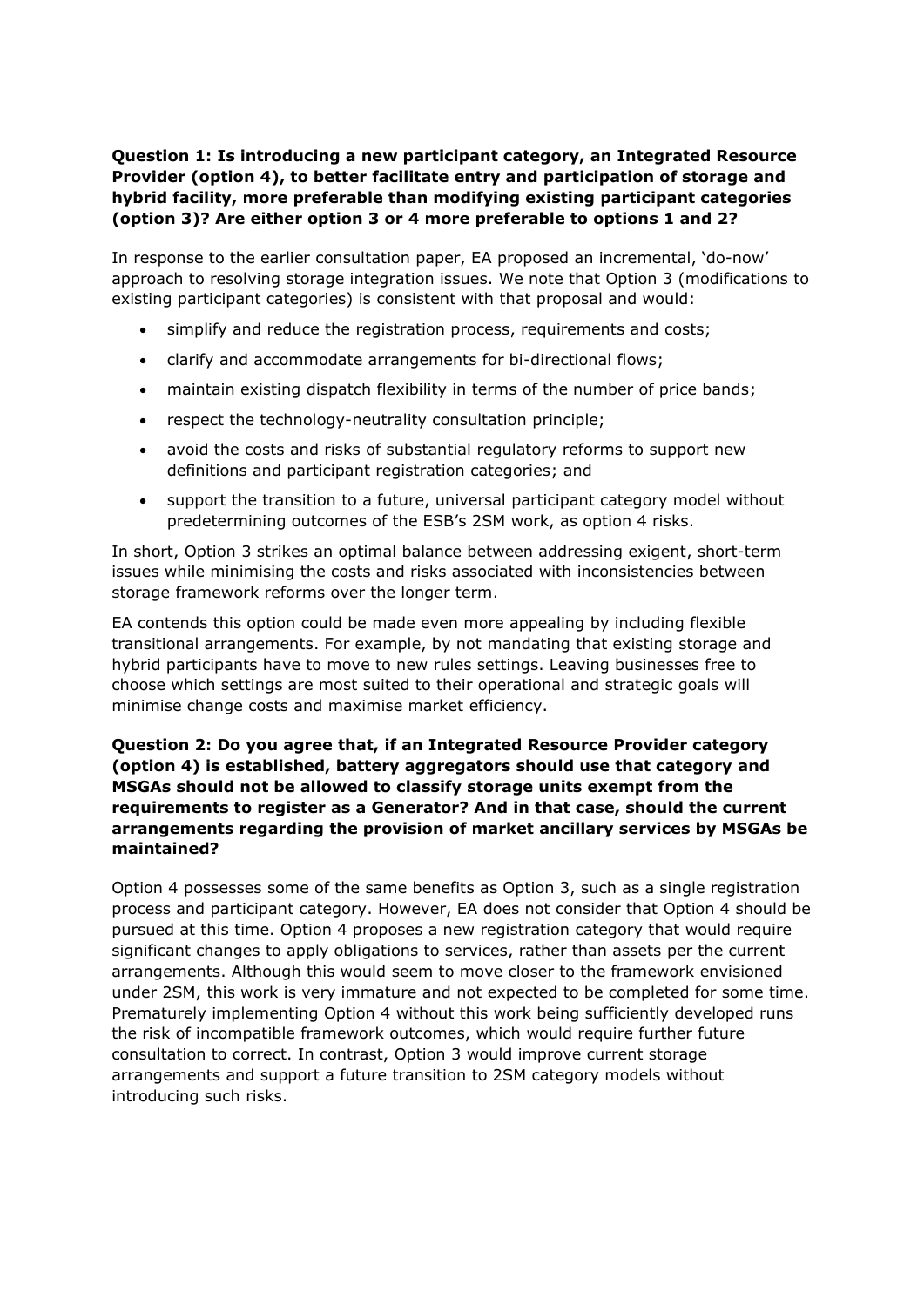# **Question 3: Should existing storage participants be transitioned to a single participant category (as they are currently registered as both a Market Generator and Market Customer)?**

EA prefers Option 3, which would not require any transition to a single participant category or place a retrospective burden on existing participants with storage assets including pumped hydro.

**Question 4: What proportion of a hybrid facility's sent-out generation capacity would need to be dispatchable for the whole of the hybrid facility's sent-out generation to be able to follow dispatch instructions, under a single DUID? Would a dynamic approach to scheduling obligations, for example shifting between scheduled and semi-scheduled obligations based on the state of charge of the storage unit, be appropriate, and how should this operate? Could the same approach be taken to scheduling load where storage is added to a Market Customer's site, or should different considerations apply?**

Although appreciating the flexibility benefits that would accrue from having a dynamic scheduling obligation, it is not clear what impacts this might have on market forecasting, dispatch and scheduling outcomes. It would be unfortunate if additional flexibility undermined existing market processes or results in perverse effects due to obligation gaming. EA, therefore, suggests more investigation be undertaken to understand better these issues, including leveraging the Australian Energy Market Operator's (AEMO's) insights on the possible implications for the NEM Dispatch Engine (NEMDE).

## **Question 5: Do you agree that 20 price bands would be appropriate for gridscale batteries or would another number of bands be more appropriate?**

EA agrees that maintaining competitive neutrality between market participants is desirable and supports 20 price bands for grid-scale batteries.

## **Question 6: Are there certain configurations of hybrid facilities that cannot, or should not, be dispatched at a single connection point? What benefits are achieved by dispatching a hybrid facility at a single connection point, and what issues arise?**

From a NEM operational perspective, dispatching a hybrid facility from a single connection point under two DUIDs is most efficient given its consistency with current dispatch and settlement arrangements. However, as noted in the consultation paper, this may not result in equal obligation treatment for technologies within a hybrid facility compared to those that stand alone outside of it. As with the answer to Question 4 above, further investigation is required to quantify the technical and economic implications of trying to remedy this inequity. If wholesale changes to NEMDE or other market systems and processes are required, it may be that some hybrid configurations should be disallowed in order to keep costs for customers down.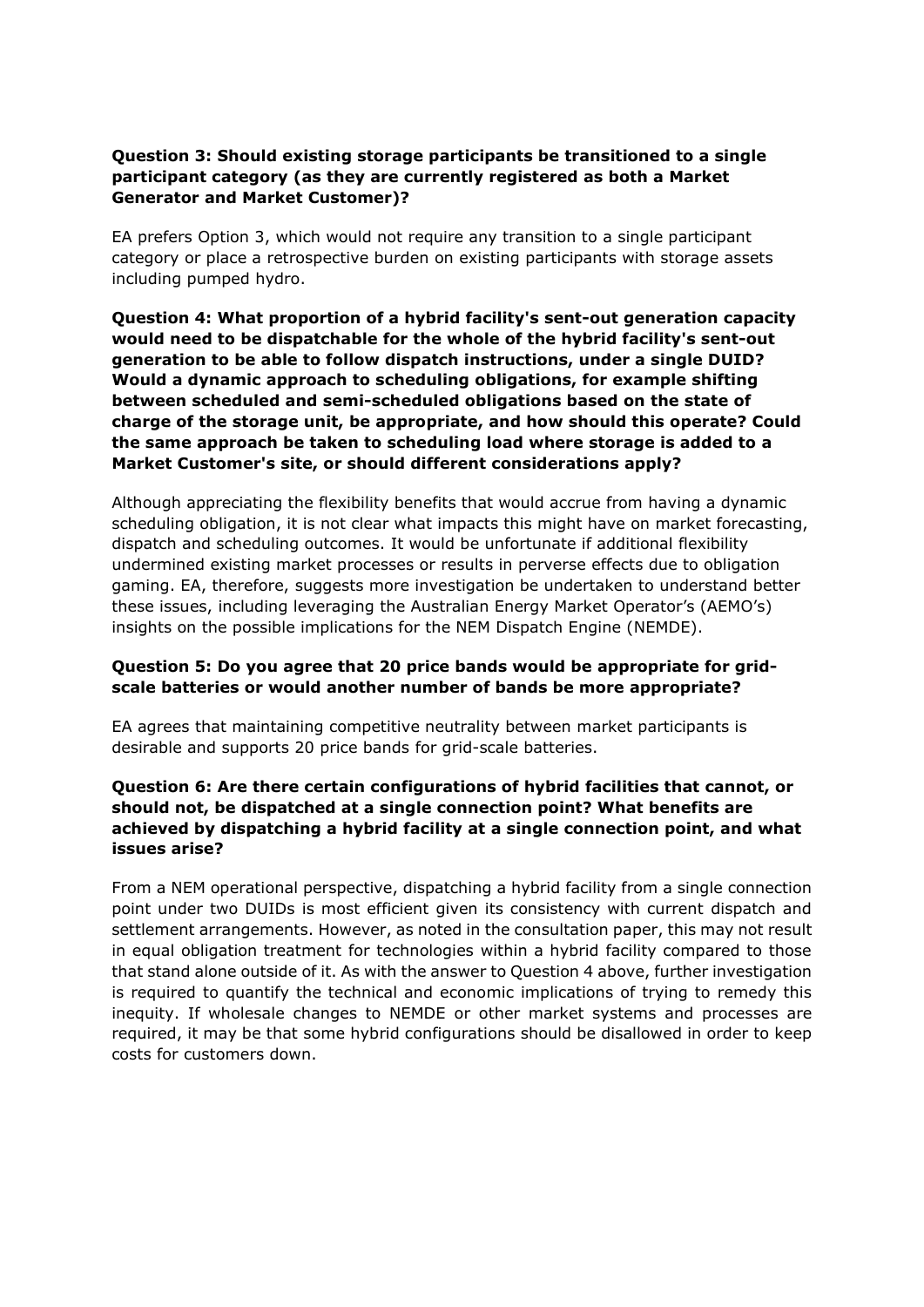# **Question 7: What issues may arise if performance and access standards are set at the connection point for hybrid facilities? Would these standards need to be amended to provide appropriate flexibility for hybrid facilities?**

EA is highly cognizant of the issues pertaining to the translation of performance metrics between generation terminals and the shared network connection point. For example, windfarm reticulation configuration can mean system strength varies significantly at each turbine compared with that seen at the connection point. This will be magnified should a mix of different technologies exist in a hybrid facility. For example, where there is synchronous, asynchronous, grid-forming or grid-following componentry.

However, in supporting Option 3, EA supports the retention of the current arrangements for performance and access standards. That is, with the onus on developers to meet system standards by factoring performance issues into site designs. This is rather than system standards being weakened to support unusual reticulation configurations. Continuing the approach of setting performance standards at the connection point for hybrid facilities will also ensure that the obligation to remedy non-compliance is clearly with the participant, who is in the best position to understand the root cause(s) of noncompliance within its facility.

## **Question 8: Which option do you consider to be the most appropriate for the recovery of non-energy costs from market participants? Are there any other factors the Commission should consider when deciding how non-energy costs should be recovered from market participants? Are there any implementation issues the Commission should consider?**

Option 3 would apply the causer pays approach to all market participants, irrespective of the participant category in which they are registered. This would see cost recovery based on separately measured consumed and sent out energy at each connection point. However, EA notes that the same outcome could be achieved using net flows at each connection point. This would seem a simpler alternative given:

- AEMO already receives net meter data for each Financial Responsible Market Participant (FRMP) for each trading interval, and
- it would be in keeping with existing arrangements for pumped hydro where pumping load is treated as auxiliary supply and, effectively, netted for the purposes of calculating participant fees and charges.

Regardless of which variant of Option 3 is chosen, in equalising the treatment of different technology types, more efficient investment outcomes will be promoted. EA, therefore, supports Option 3 for the purposes of non-energy cost recovery.

In terms of other storage costs, EA considers there is a pressing need to equalise Use Of System (UOS) charges between utility-scale Distribution Connected Storage (DCS) and Transmission Connected Storage (TCS). That is, for Distribution UOS charges not to apply for consumed or imported energy ala existing Transmission UOS arrangements. As highlighted in our submission to the earlier consultation paper, DCS combines the scale efficiency and control benefits provided by transmission connected storage with the locational advantages seen with customer connected storage. Unfortunately, the uneven charging treatment of DCS, when compared to TCS, is undermining the business case for DCS investment. In turn, this is resulting in sub-optimal NEM investment outcomes and undermining achievement of the National Electricity Objective (NEO).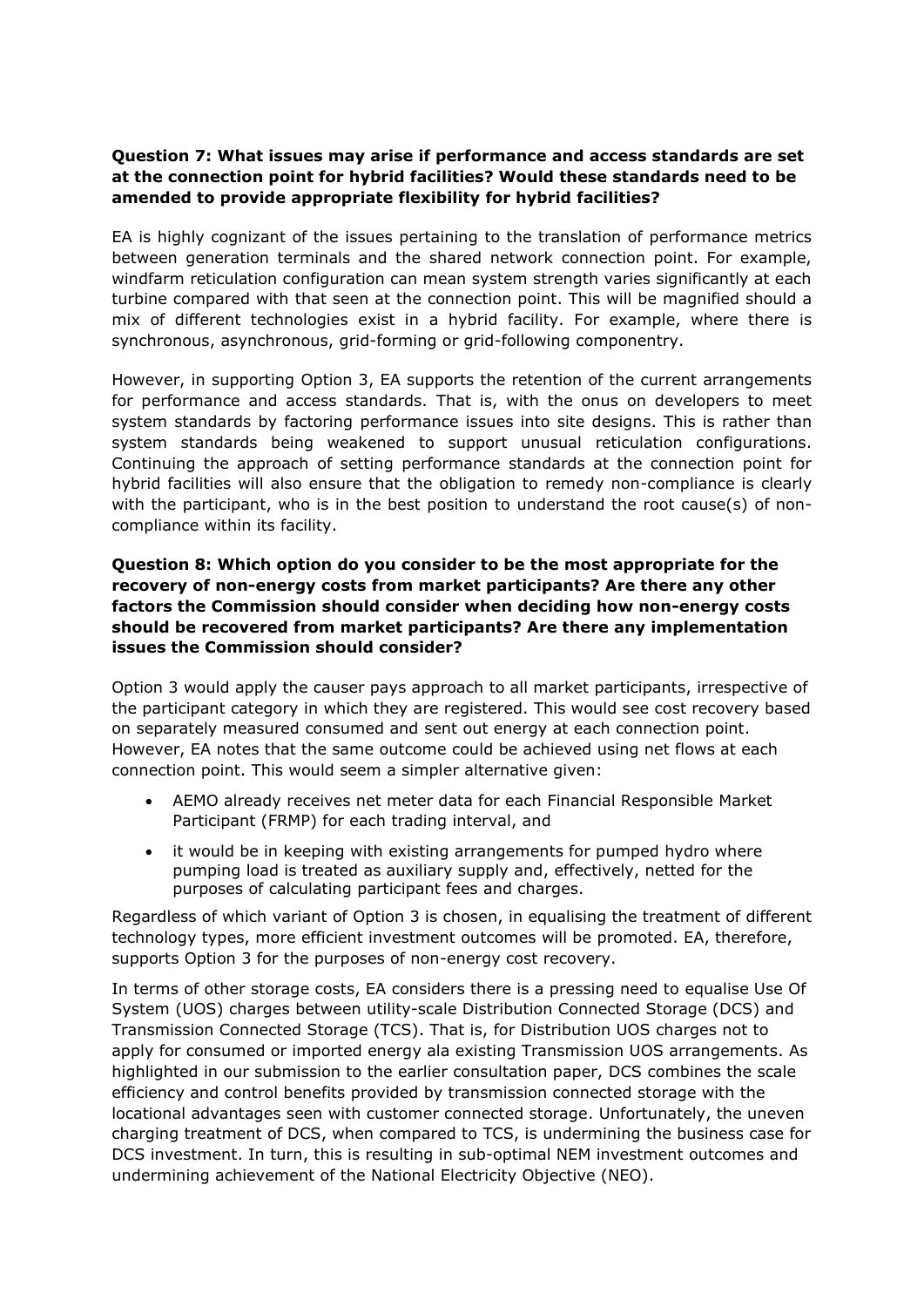# **Question 9: Do you support the solution outlined in this options paper for resolving the potential issues with establishing standards for NSP owned energy storage? If not, do you consider there to be other potential solutions for resolving this issue?**

EA notes the arguments that have been raised against Network Service Providers (NSPs) being treated differently for the purposes of connecting their own storage. Primarily, that no independent assessment is required when connecting other network equipment such as transformers or synchronous condensers, so why should storage be any different? However, these arguments overlook the fact that there are no competitive markets for such assets, which is not the case for storage. The risk is that in allowing NSPs the flexibility to manage their own connections, perceptions of a non-level playing field in storage connection and supply may develop. For example, in processes or preferential treatment that may impact both costs and timing of storage connection, which could then undermine investor confidence and investment outcomes.

In this sense, EA considers there may be value in employing AEMO or another independent party, such as an engineering advisory consultancy, to negotiate and validate connection agreements. This is to help promote and maintain the transparency and competitive neutrality of NSP owned energy storage projects. However, EA is conscious of the costs that customers may be burdened with as a result. For example, from increases in either network or AEMO charges to cover the requisite administration. If these turn out to be substantial, it may be worth investigating whether the shared asset guidelines might be tightened to reduce this impact. For example, increasing the percentage reduction that applies to unregulated revenues earned from NSP-owned storage shared assets.

# **Question 10: What capital, operational or efficiency benefits do DC-coupled systems provide participants and the NEM as a whole, and how might these benefits help consumers in line with the NEO? Do you support amending the NER to permit the registration and operation of DC-coupled systems? If so, how should they register and operate?**

When designed at the onset with hybrid facilities in mind, DC-coupled systems provide numerous opportunities to save costs. This can occur both in the construction stage and ongoing life-cycle operations and maintenance timeframe from avoiding duplication of system components compared with two inverter system designs. For example, in terms of spares holdings, cooling apparatus and monitoring and control systems. These costs savings directly lead to efficiencies in line with the NEO.

However, as with the answer to Question 4 above, EA considers further investigation is required on this issue. In particular, to know if dynamic, trigger-based obligations can be technically and economically accommodated within NEMDE. Even if this turns out to be viable, EA notes that further assessment will be required to ensure no deleterious consequences for other market forecasting and dispatch processes result.